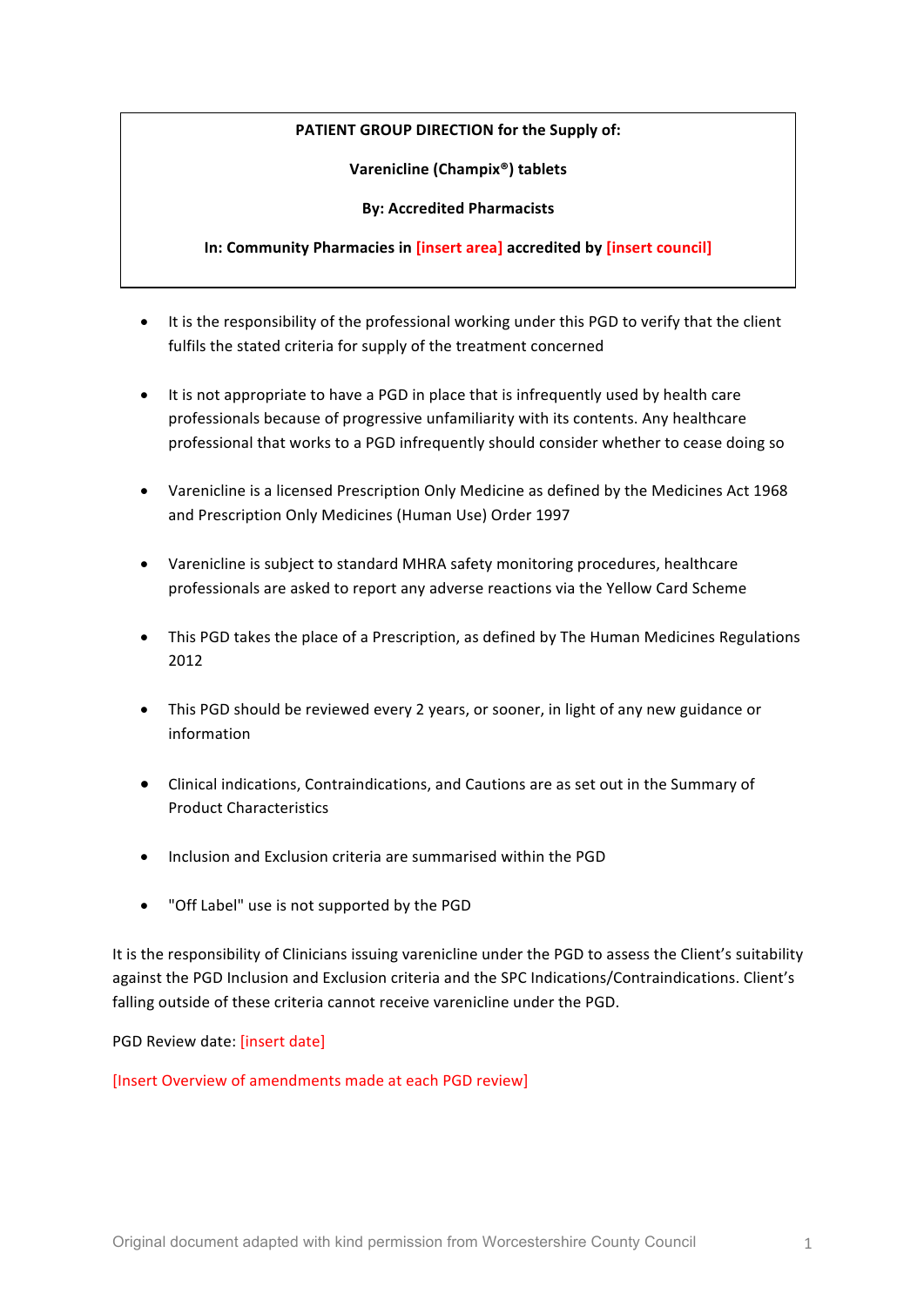|     | 1. Purpose of the PGD             |                                                                                                                                                                                                                                                                                                                                                                                                                                                                                                                                                                                         |
|-----|-----------------------------------|-----------------------------------------------------------------------------------------------------------------------------------------------------------------------------------------------------------------------------------------------------------------------------------------------------------------------------------------------------------------------------------------------------------------------------------------------------------------------------------------------------------------------------------------------------------------------------------------|
|     |                                   | For accredited pharmacists to supply varenicline within its licensed indications as an option for<br>smokers who have expressed a desire to quit smoking and who will be supported and monitored<br>within a pharmacy contracted to provide stop smoking services or may be referred to an<br>accredited pharmacist by a [insert council] contracted local Stop Smoking Service.                                                                                                                                                                                                        |
|     |                                   | 2. Clinical condition or situation to which this PGD applies                                                                                                                                                                                                                                                                                                                                                                                                                                                                                                                            |
| 2.1 | Define<br>condition/<br>situation | Varenicline as an option for clients wishing to quit smoking and who<br>are being monitored in the pharmacy                                                                                                                                                                                                                                                                                                                                                                                                                                                                             |
| 2.2 | Criteria for<br>inclusion         | Clients over 18 years of age<br>$\bullet$<br>• Dependant tobacco users identified as sufficiently motivated to<br>quit<br>Tobacco users who are receiving support to stop smoking with a<br>٠<br>[insert council] contracted Stop Smoking Service<br>A medical history is taken and documented to establish that there<br>$\bullet$<br>are no contraindications for treatment with varenicline and that<br>any cautions for use are recorded (see Criteria for exclusion and<br>Criteria for cautions). Refer to Appendix 1 for Assessment to Supply<br>Varenicline                     |
| 2.3 | Criteria for<br>exclusion         | • Tobacco users not sufficiently motivated to quit or to use<br>varenicline<br>Clients under 18 years of age<br>٠<br>Sensitivity to varenicline or any of its excipients<br>$\bullet$<br>Pregnancy/ breastfeeding<br>$\bullet$<br>Client already receiving varenicline prescribed by GP<br>$\bullet$<br>End stage renal disease<br>$\bullet$<br>Epilepsy or history of fits or seizures or conditions where the<br>$\bullet$<br>seizure threshold may be lowered<br>Clients who have experienced serious or worrying side effects from<br>$\bullet$<br>a previous course of varenicline |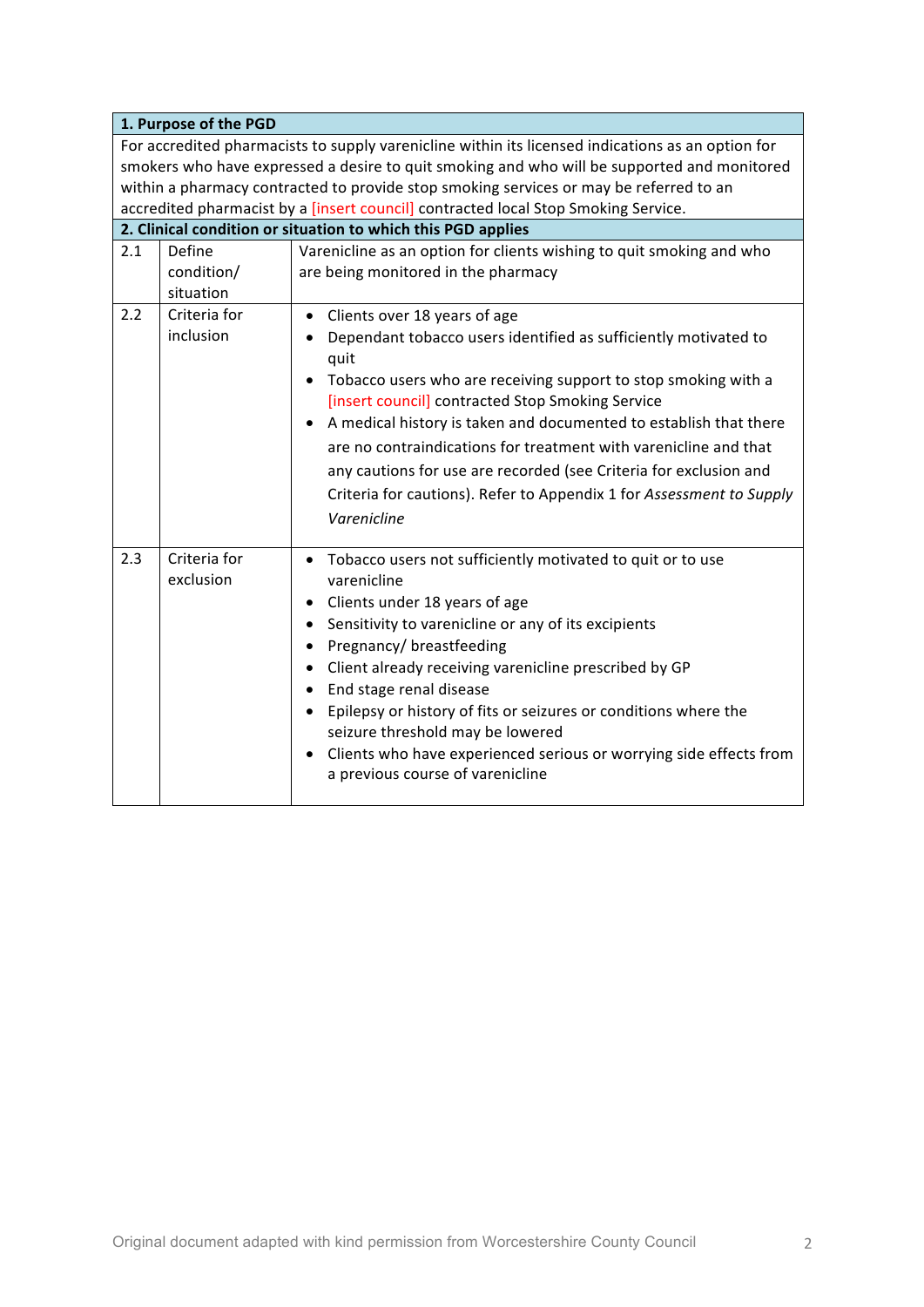| 2.4 | Criteria for<br><b>Renal impairment</b>                                  |                                                                                                                                                                                                                                                                                                                                                                                                                                                                                                                                                                                                                                                                                                                                                                                                                 |
|-----|--------------------------------------------------------------------------|-----------------------------------------------------------------------------------------------------------------------------------------------------------------------------------------------------------------------------------------------------------------------------------------------------------------------------------------------------------------------------------------------------------------------------------------------------------------------------------------------------------------------------------------------------------------------------------------------------------------------------------------------------------------------------------------------------------------------------------------------------------------------------------------------------------------|
|     | cautions<br>[to include<br>consideration of<br>concurrent<br>medication] | No dosage adjustment is necessary for clients with mild to<br>moderate renal impairment. For clients with moderate renal<br>impairment who experience adverse reactions that are not<br>tolerable, dosing may be reduced to 1 mg once daily.<br>For clients with severe renal impairment the recommended dose<br>$\bullet$<br>of CHAMPIX is 1 mg once daily. Dosing should begin at 0.5 mg once<br>daily for the first 3 days then increased to 1 mg once daily.                                                                                                                                                                                                                                                                                                                                                |
|     |                                                                          | Based on insufficient clinical experience with CHAMPIX in clients<br>$\bullet$<br>with end stage renal disease, treatment is not recommended in<br>this Client population                                                                                                                                                                                                                                                                                                                                                                                                                                                                                                                                                                                                                                       |
|     |                                                                          | <b>Neuropsychiatric Symptoms</b>                                                                                                                                                                                                                                                                                                                                                                                                                                                                                                                                                                                                                                                                                                                                                                                |
|     |                                                                          | The EAGLES study (April 2016) has provided evidence that the use<br>٠<br>of varenicline in clients with or without a history of psychiatric<br>disorder was not associated with a significantly increased risk of<br>serious neuropsychiatric adverse events compared with placebo.                                                                                                                                                                                                                                                                                                                                                                                                                                                                                                                             |
|     |                                                                          | <b>Patients with History of Psychiatric Disorders</b>                                                                                                                                                                                                                                                                                                                                                                                                                                                                                                                                                                                                                                                                                                                                                           |
|     |                                                                          | Smoking cessation, with or without pharmacotherapy, has been<br>associated with the exacerbation of underlying psychiatric illness<br>(e.g. depression). Care should be taken with clients with a history<br>of psychiatric illness. If this is a consideration, community<br>pharmacists should liaise with the clients GP or mental health<br>team prior to smoking cessation.                                                                                                                                                                                                                                                                                                                                                                                                                                |
|     |                                                                          | <b>Effect of Smoking Cessation:</b>                                                                                                                                                                                                                                                                                                                                                                                                                                                                                                                                                                                                                                                                                                                                                                             |
|     |                                                                          | Cigarette smoke stimulates a liver enzyme responsible for<br>metabolising some medicines in the body, such as theophylline,<br>warfarin, clozapine and insulin, meaning that the metabolism of<br>these medications increases. Clients should be warned that<br>physiological changes resulting from smoking cessation, with or<br>without treatment with varenicline, may alter the<br>pharmacokinetics or pharmacodynamics of some medicinal<br>products for which dose adjustment may be necessary.<br>If a client is a diabetic or is taking theophylline/aminophylline,<br>$\bullet$<br>warfarin or antipsychotic medication e.g. Clozapine ensure their GP<br>and treating physician is notified of their quit attempt/use of<br>varenicline using the letter provided with this PGD. (see appendix<br>3) |
|     |                                                                          | When the client stops smoking, metabolism of theophylline is<br>reduced which could cause plasma theophylline levels to rise,<br>possibly to toxic levels if the dose of theophylline is not<br>adjusted. Signs of theophylline toxicity are: - vomiting, dilated<br>pupils, sinus tachycardia and hyperglycaemia<br>Clients on Warfarin, should advise the clinic of their intention<br>$\qquad \qquad \blacksquare$<br>to quit smoking using varenicline when they next attend for a<br>blood test<br>Clients taking Antipsychotics (and other medications effected<br>by smoking cessation) should advise their treating physician of<br>their intention to stop smoking prior to quitting                                                                                                                   |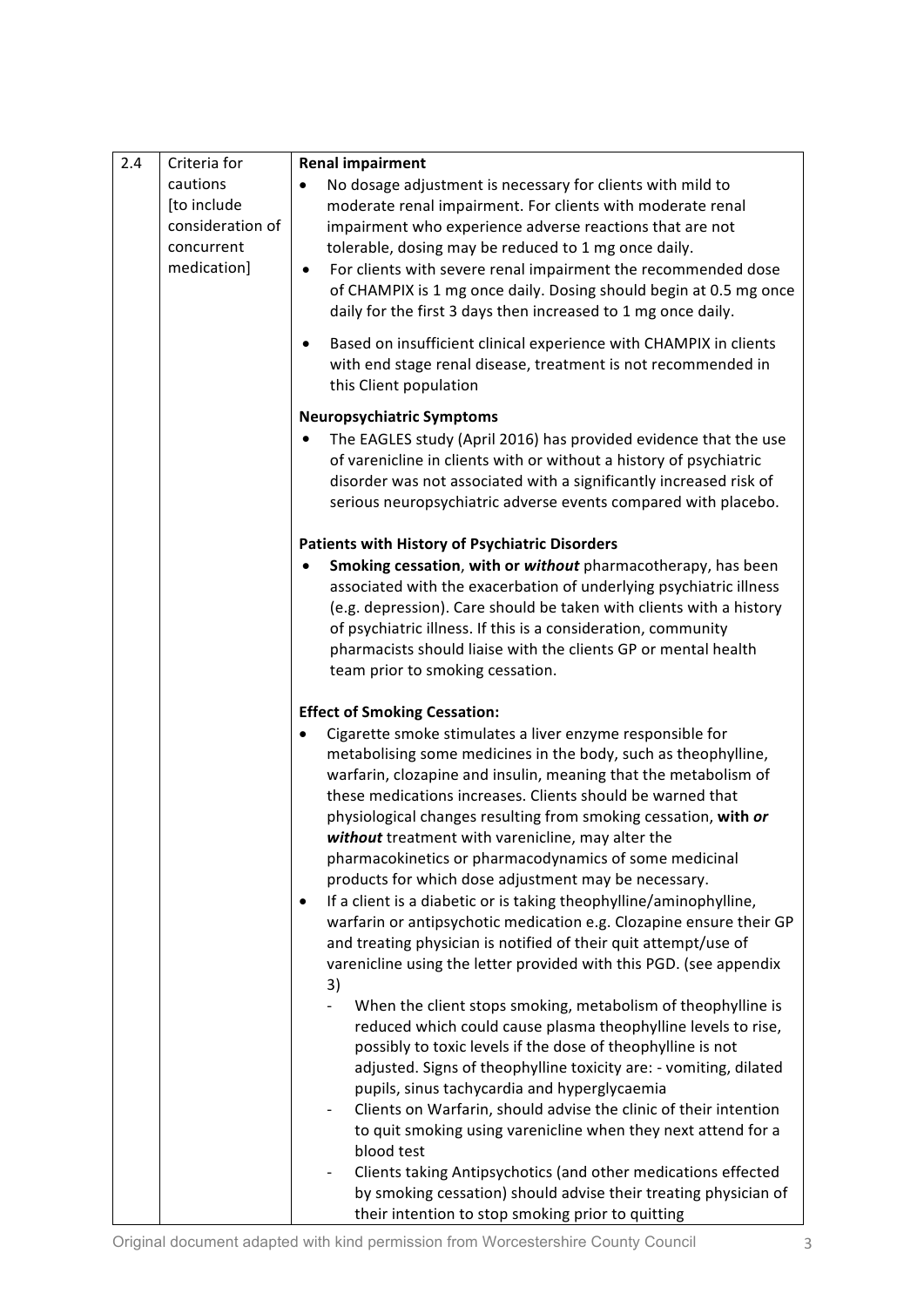|     |                                                                         | Clients on insulin may be supplied with varenicline. However<br>$\blacksquare$<br>they should be advised to monitor their blood glucose levels<br>closely<br><b>Please note:</b> The above list of medications is not exhaustive and                                                                                           |
|-----|-------------------------------------------------------------------------|--------------------------------------------------------------------------------------------------------------------------------------------------------------------------------------------------------------------------------------------------------------------------------------------------------------------------------|
|     |                                                                         | further clarification using relevant reference sources, cross referencing<br>the client's current medication profile, should be made by the<br>pharmacist supplying any smoking cessation product.                                                                                                                             |
| 2.5 | Client consent<br>[verbal, written,<br>implied]                         | Informed consent as stated in the local consent policy, including<br>consent to the use of the PGD, and inform GP and/or other treating<br>physician of supply of varenicline                                                                                                                                                  |
| 2.6 | Action if client<br>excluded                                            | Pharmacists providing [insert council] contracted Stop Smoking<br>Services should offer clients the option of NRT or refer the client to<br>their GP (see Appendix 2). This might include any of the conditions<br>referred to as exclusion criteria above, but also previously<br>unrecognised co-morbidities.                |
|     |                                                                         | Other pharmacists should direct the client back to their original [insert<br>council] contracted Stop Smoking Service Provider.                                                                                                                                                                                                |
|     |                                                                         | Document action in client's medication record (PMR) and smoking<br>cessation monitoring form.                                                                                                                                                                                                                                  |
| 2.7 | Action if<br>treatment<br>declined by<br>client                         | Pharmacists providing [insert council] contracted Stop Smoking<br>Services should offer other available smoking cessation options if<br>appropriate.                                                                                                                                                                           |
|     |                                                                         | Other pharmacists should direct the client back to their original [insert<br>council] contracted Stop Smoking Service Provider.                                                                                                                                                                                                |
|     |                                                                         | Document action in client's medication record (PMR) and inform the<br>Service Provider of the outcome                                                                                                                                                                                                                          |
|     | 3. Characteristics of staff                                             |                                                                                                                                                                                                                                                                                                                                |
| 3.1 | Class of<br>healthcare<br>professional for<br>whom PGD is               | Pharmacist registered with General Pharmaceutical Council, working<br>within and for a pharmacy with an agreement with [insert council] to<br>provide varenicline under PGD.                                                                                                                                                   |
|     | applicable &<br>professional<br>qualifications                          | Must have completed the [insert detail] varenicline training<br>programme.                                                                                                                                                                                                                                                     |
|     | required                                                                | This PGD will only apply whilst the pharmacist is employed or<br>contracted/working at the time in an accredited Pharmacy within<br>[insert local details].                                                                                                                                                                    |
| 3.2 | Additional<br>requirements/<br>specialist<br>qualifications<br>required | Pharmacist has undertaken appropriate training to carry out clinical<br>assessment of clients to provide most effective and safe option<br>according to the indications listed in this PGD.<br>Accredited pharmacies will have a suitable private consultation room /<br>area which is available for all client consultations. |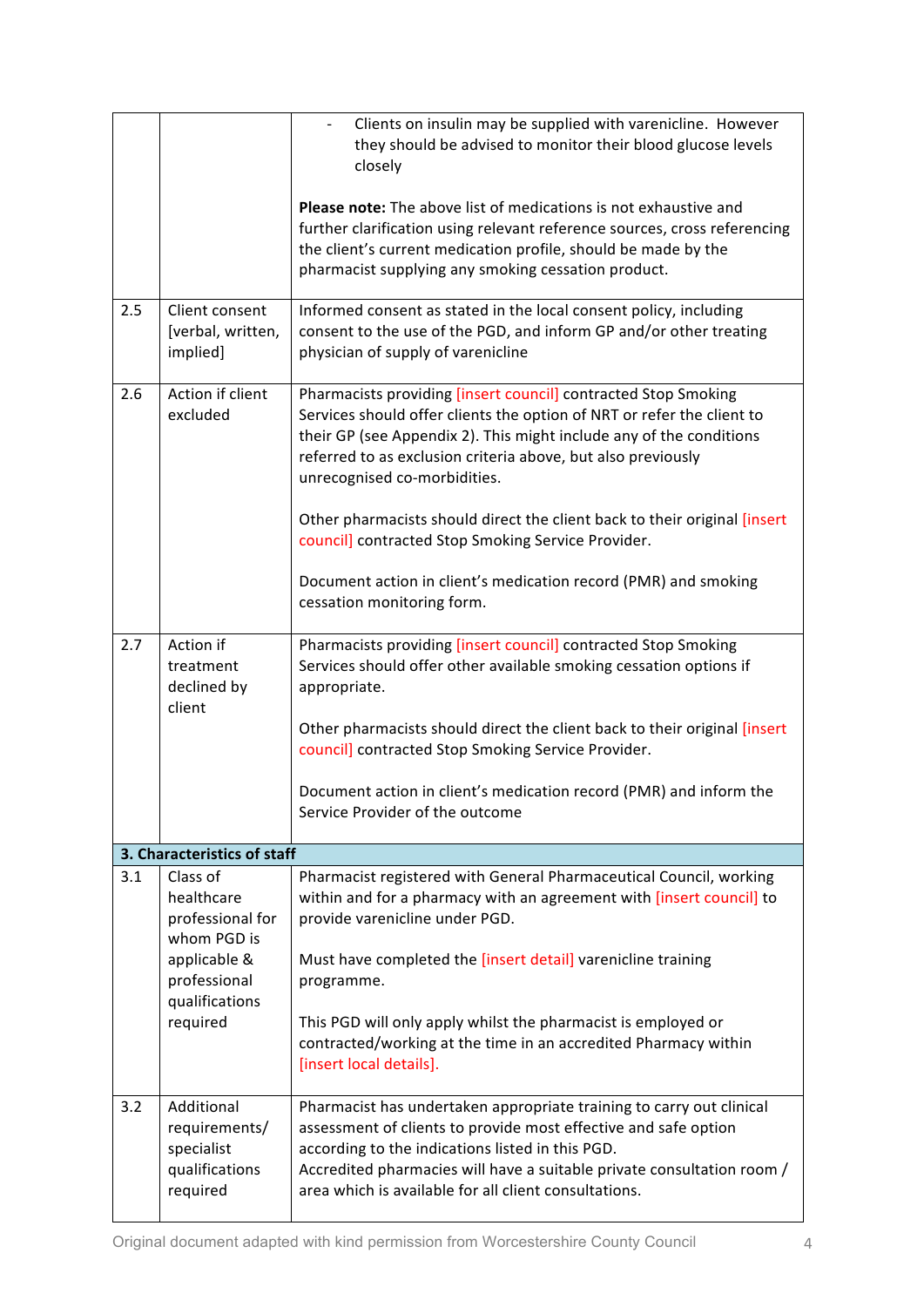| 3.3 | Continued<br>training<br>requirements                                          | The practitioner should be aware of any change to the<br>recommendations for the medicine listed. It is the responsibility of the<br>individual to keep up-to-date with continued professional development<br>and to work within the limitations of individual scope of practice. |
|-----|--------------------------------------------------------------------------------|-----------------------------------------------------------------------------------------------------------------------------------------------------------------------------------------------------------------------------------------------------------------------------------|
|     | 4. Description of treatment                                                    |                                                                                                                                                                                                                                                                                   |
| 4.1 | Generic name<br>of medicine and<br>form (e.g.<br>tablets)                      | Varenicline (Champix®) 0.5mg and 1mg tablets                                                                                                                                                                                                                                      |
| 4.2 | Legal status<br>POM/P/GSL                                                      | <b>POM</b>                                                                                                                                                                                                                                                                        |
|     | Licensed or<br>unlicensed use<br>[If unlicensed<br>state rationale<br>for use] | Licensed                                                                                                                                                                                                                                                                          |
| 4.3 | Dose<br>[Where a range<br>is applicable<br>include criteria                    | In all circumstances dosing should follow the recommendations in the<br>varenicline Summary of Product Characteristics:<br>http://www.medicines.org.uk/emc                                                                                                                        |
|     | for deciding on<br>a dose]                                                     | Days $1 - 3$ :<br>0.5 mg (white tablets) once daily<br>Days $4 - 7$ :<br>0.5 mg twice daily                                                                                                                                                                                       |
|     |                                                                                | Day 8 to the end of treatment (normally 12 weeks in total):<br>1 mg (light blue tablets) twice daily                                                                                                                                                                              |
|     |                                                                                | Note: The quit date is often on day 8 of taking varenicline                                                                                                                                                                                                                       |
|     |                                                                                | Clients who cannot tolerate the adverse effects of varenicline can have<br>the dose lowered temporarily or permanently to 0.5 mg twice daily.<br>(See BNF 4.10.2)                                                                                                                 |
|     |                                                                                | <b>Dose tapering</b>                                                                                                                                                                                                                                                              |
|     |                                                                                | In clients with a high risk of relapse, dose tapering may be considered<br>at the end of the standard 12 weeks of treatment                                                                                                                                                       |
|     |                                                                                | Lower dose to end of treatment (normally 12 weeks in total): 0.5 mg<br>(white tablets) twice daily                                                                                                                                                                                |
|     |                                                                                | <b>Extending course to reduce risk of relapse:</b><br>The normal 12-week course can be repeated in abstinent individuals to<br>reduce risk of relapse                                                                                                                             |
| 4.4 | Route / method<br>of<br>administration                                         | Oral                                                                                                                                                                                                                                                                              |
| 4.5 | Frequency                                                                      | Once daily for the first three days, then twice daily thereafter                                                                                                                                                                                                                  |
| 4.6 | Total dose and<br>number of<br>times treatment                                 | Clients should be supplied a 14 day initiation pack and should<br>set a quit date 7 to 14 days after initiation<br>Clients should be seen weekly for at least 4 weeks after the<br>٠                                                                                              |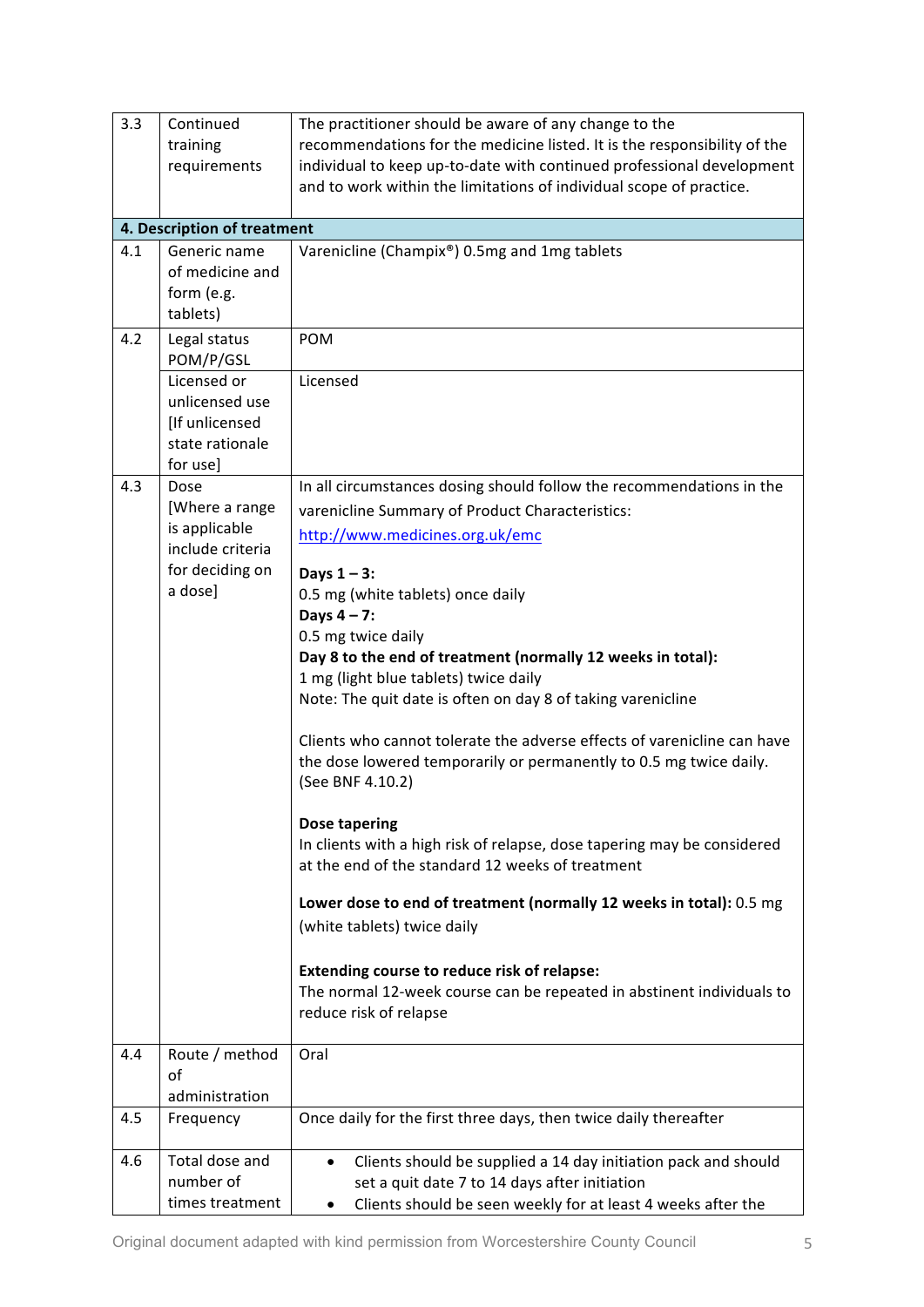|     | can be                                                                             | quit date, then fortnightly                                                                                                                                                                                                                                                                                                                                                                                                                                                                                                                                                                                                                                                                                                                                                                                                                                                                                                                                                                                                                                                                                                                                                                                                                                                                                                                                                                                                                                                                                                                                                                                                                                                                                                            |
|-----|------------------------------------------------------------------------------------|----------------------------------------------------------------------------------------------------------------------------------------------------------------------------------------------------------------------------------------------------------------------------------------------------------------------------------------------------------------------------------------------------------------------------------------------------------------------------------------------------------------------------------------------------------------------------------------------------------------------------------------------------------------------------------------------------------------------------------------------------------------------------------------------------------------------------------------------------------------------------------------------------------------------------------------------------------------------------------------------------------------------------------------------------------------------------------------------------------------------------------------------------------------------------------------------------------------------------------------------------------------------------------------------------------------------------------------------------------------------------------------------------------------------------------------------------------------------------------------------------------------------------------------------------------------------------------------------------------------------------------------------------------------------------------------------------------------------------------------|
|     | administered;<br>state time<br>frame                                               | Only 14-day prescription packs, supplied complete with Client<br>Information leaflet, should be used throughout the quit<br>attempt.<br>The normal treatment course is 12 weeks<br>$\bullet$<br>An additional course of 12 weeks treatment with varenicline 1<br>mg twice daily may be considered<br>The maximum length of treatment is 24 weeks                                                                                                                                                                                                                                                                                                                                                                                                                                                                                                                                                                                                                                                                                                                                                                                                                                                                                                                                                                                                                                                                                                                                                                                                                                                                                                                                                                                       |
| 4.7 | Information on<br>follow-up<br>management                                          | Advise to seek medical advice if more severe reactions to medication<br>occur                                                                                                                                                                                                                                                                                                                                                                                                                                                                                                                                                                                                                                                                                                                                                                                                                                                                                                                                                                                                                                                                                                                                                                                                                                                                                                                                                                                                                                                                                                                                                                                                                                                          |
| 4.8 | Written/verbal<br>advice for client<br>before/after<br>treatment and<br>management | Advice to clients should include specific product advice on dosage,<br>$\bullet$<br>method of administration and side effects.<br>Clients should be advised to set a quit date 7 to 14 days after<br>$\bullet$<br>initiation and advised regarding follow up and obtaining further<br>supplies<br>Advise to monitor for side effects that may effect driving or using<br>$\bullet$<br>machinery<br>General smoking cessation advice should also be given, particularly<br>$\bullet$<br>with regard to withdrawal symptoms<br>The major reasons for varenicline failure are:<br>$\bullet$<br>Unrealistic expectations<br>Lack of preparation for the fact that the tablets may cause<br>nausea<br>Insufficient or incorrect use<br>It is important to make sure that the client understands the<br>following points:<br>Varenicline is an effective medication but effort and<br>determination are also necessary<br>It works by acting on the parts of the brain which are affected<br>2.<br>by nicotine in cigarettes<br>3. It does not remove all temptation to smoke or all nicotine<br>withdrawal symptoms, but it does make abstinence easier ('it<br>takes the edge off the discomfort')<br>4. Varenicline is safe, but about a third of clients may experience<br>mild nausea some 30 minutes after taking it. This reaction<br>usually diminishes gradually over the first few weeks, and most<br>clients tolerate it without problems.<br>Instruct on correct use and daily dose. Use mock product<br>5.<br>packaging for the explanation. Clients should take varenicline<br>for 7 to 14 days before stopping smoking<br>If client experiences any extreme side effects they should seek<br>6.<br>medical advice immediately |
|     |                                                                                    | At the end of treatment, discontinuation of varenicline has been<br>٠<br>associated with an increase in irritability, urge to smoke,<br>depression, and/or insomnia in up to 3% of clients. The pharmacist                                                                                                                                                                                                                                                                                                                                                                                                                                                                                                                                                                                                                                                                                                                                                                                                                                                                                                                                                                                                                                                                                                                                                                                                                                                                                                                                                                                                                                                                                                                             |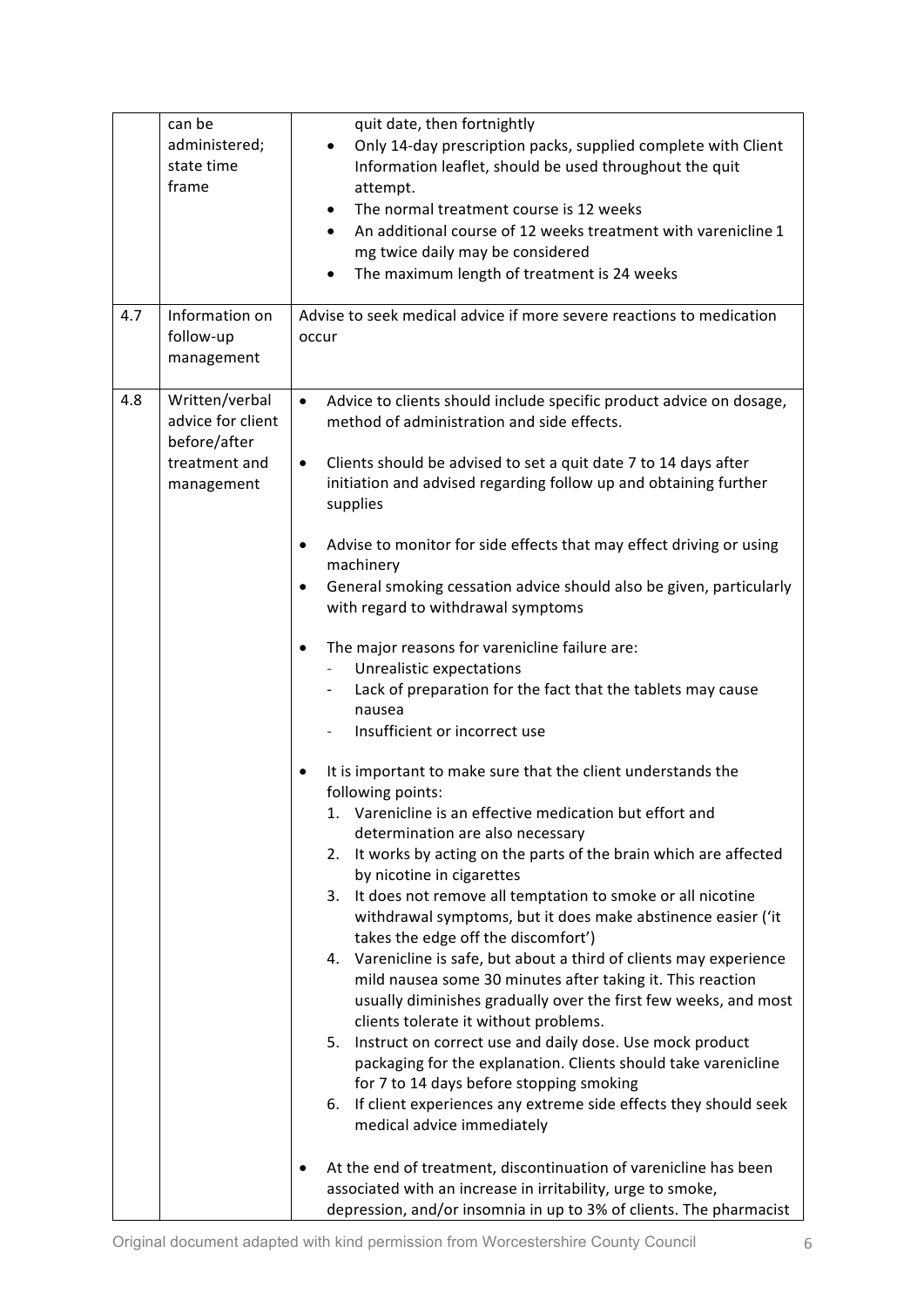|      |                                                                                                             | should inform the client accordingly and discuss or consider the<br>need for dose tapering                                                                                                                                                                                                                                                                                                                                                                                                                                                                                                                                                                                                                                                                                                                                                                                                                                                                                                                                                                                                                                                                                                                          |
|------|-------------------------------------------------------------------------------------------------------------|---------------------------------------------------------------------------------------------------------------------------------------------------------------------------------------------------------------------------------------------------------------------------------------------------------------------------------------------------------------------------------------------------------------------------------------------------------------------------------------------------------------------------------------------------------------------------------------------------------------------------------------------------------------------------------------------------------------------------------------------------------------------------------------------------------------------------------------------------------------------------------------------------------------------------------------------------------------------------------------------------------------------------------------------------------------------------------------------------------------------------------------------------------------------------------------------------------------------|
|      |                                                                                                             | No clinically significant drug interactions have been reported                                                                                                                                                                                                                                                                                                                                                                                                                                                                                                                                                                                                                                                                                                                                                                                                                                                                                                                                                                                                                                                                                                                                                      |
| 4.9  | Communication<br>with client's<br>General<br>Practitioner                                                   | In every case when the initial supply of varenicline is made in<br>accordance with this PGD, the pharmacist must inform the client's<br>General Practitioner of the supply within two working days.<br>This applies whether the pharmacy is a [insert council] contracted Stop                                                                                                                                                                                                                                                                                                                                                                                                                                                                                                                                                                                                                                                                                                                                                                                                                                                                                                                                      |
|      |                                                                                                             | Smoking Service Provider or not.                                                                                                                                                                                                                                                                                                                                                                                                                                                                                                                                                                                                                                                                                                                                                                                                                                                                                                                                                                                                                                                                                                                                                                                    |
| 4.10 | Communication<br>with client's<br>[insert council]<br>contracted Stop<br><b>Smoking Service</b><br>Provider | Where the pharmacy is not the client's [insert council] contracted Stop<br>Smoking Service Provider, the pharmacist should also inform the<br>Service Provider within two working days of the initial supply.                                                                                                                                                                                                                                                                                                                                                                                                                                                                                                                                                                                                                                                                                                                                                                                                                                                                                                                                                                                                       |
| 4.11 | Instructions on<br>identifying,<br>managing &<br>reporting<br>adverse drug<br>reactions                     | For clients experiencing mild adverse effects after dose increase to<br>1mg twice daily, and where this is interfering with the quit attempt,<br>consider a temporary or permanent dose lowering to 0.5 mg twice<br>daily (see BNF 4.10.2). Review at next scheduled appointment.<br>Clients should also be asked at every appointment about nicotine<br>withdrawal symptoms, including mood changes. Smoking cessation<br>with or without treatment is associated with various symptoms. For<br>example, dysphoria or depressed mood; insomnia, irritability,<br>frustration or anger; anxiety; difficulty concentrating; restlessness;<br>decreased heart rate; increased appetite or weight gain have been<br>reported in clients attempting to stop smoking. Clinicians should be<br>aware of the possible emergence of serious neuropsychiatric<br>symptoms in clients attempting to quit smoking with or without<br>treatment. If serious neuropsychiatric symptoms occur clients should<br>be advised to discontinue treatment and seek prompt medical advice.<br>If the client develops suicidal thoughts or behaviour they should be<br>told to stop treatment and contact their GP immediately. Where the |
|      |                                                                                                             | pharmacy is not the client's [insert council] contracted Stop Smoking<br>Service Provider, the pharmacist should also inform the Service<br>Provider.<br>Please refer to current BNF and SPC for full details.<br>Report all Adverse Drug Reactions using the Yellow Card System:<br>https://yellowcard.mhra.gov.uk/                                                                                                                                                                                                                                                                                                                                                                                                                                                                                                                                                                                                                                                                                                                                                                                                                                                                                                |
| 4.12 | Arrangements<br>for referral for<br>medical advice                                                          | Pharmacist must be able to advise client/parent/carer what action to<br>take in the event of the client experiencing any side effects and the<br>most appropriate action (e.g. dose reduction or medical service to<br>contact).                                                                                                                                                                                                                                                                                                                                                                                                                                                                                                                                                                                                                                                                                                                                                                                                                                                                                                                                                                                    |
| 4.13 | Precautions,<br>facilities &<br>supplies                                                                    | Store in a cool dry place.<br>Order supplies from licensed pharmacy wholesalers.                                                                                                                                                                                                                                                                                                                                                                                                                                                                                                                                                                                                                                                                                                                                                                                                                                                                                                                                                                                                                                                                                                                                    |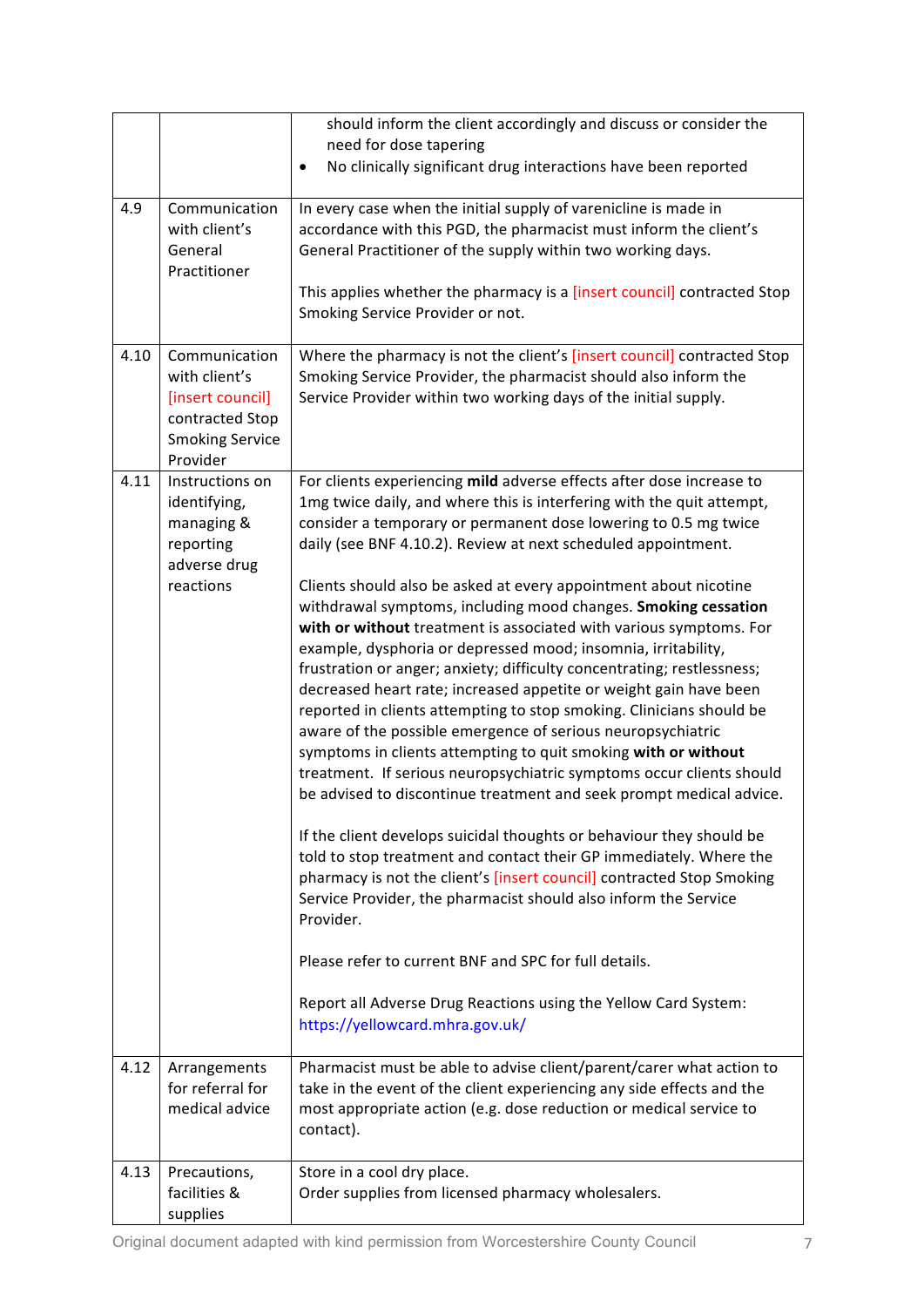| 4.14<br>Specify method<br>Client notes (Manual, Computerised, Client Held):<br>of recording |                                                                                   |                                                                                                                                                                                                                                                                                                                                                                                                                                                                                                                                                 |                                                                         |      |
|---------------------------------------------------------------------------------------------|-----------------------------------------------------------------------------------|-------------------------------------------------------------------------------------------------------------------------------------------------------------------------------------------------------------------------------------------------------------------------------------------------------------------------------------------------------------------------------------------------------------------------------------------------------------------------------------------------------------------------------------------------|-------------------------------------------------------------------------|------|
|                                                                                             | supply sufficient<br>to enable audit<br>trail                                     | Client's name, address, date of birth and GP details.<br>$\bullet$<br>Referring [insert council] contracted Stop Smoking Service Provider.<br>$\bullet$<br>Date supplied and name of the pharmacist who supplied the<br>$\bullet$<br>medication.<br>Batch number and expiry date.<br>Reason for inclusion.<br>Advice given to client.<br>Details of any adverse drug reaction and actions taken including<br>documentation in the client's medical record via GP (as well as<br>reporting to the CSM using the 'Yellow Card' reporting system). |                                                                         |      |
| 5. Audit                                                                                    |                                                                                   |                                                                                                                                                                                                                                                                                                                                                                                                                                                                                                                                                 |                                                                         |      |
|                                                                                             |                                                                                   |                                                                                                                                                                                                                                                                                                                                                                                                                                                                                                                                                 | The use of this PGD to be monitored by the service in which it is used. |      |
|                                                                                             | 6. Management                                                                     |                                                                                                                                                                                                                                                                                                                                                                                                                                                                                                                                                 |                                                                         |      |
| 6.1                                                                                         | PGD group                                                                         |                                                                                                                                                                                                                                                                                                                                                                                                                                                                                                                                                 | [Insert name, job title and organisation of PGD group members]          |      |
| 6.2                                                                                         | Authorisation                                                                     |                                                                                                                                                                                                                                                                                                                                                                                                                                                                                                                                                 |                                                                         |      |
|                                                                                             |                                                                                   |                                                                                                                                                                                                                                                                                                                                                                                                                                                                                                                                                 | This PGD has been approved on behalf of [insert council] by:            |      |
|                                                                                             | [complete boxes below as per local requirements]                                  |                                                                                                                                                                                                                                                                                                                                                                                                                                                                                                                                                 |                                                                         |      |
| Job title                                                                                   |                                                                                   | Name                                                                                                                                                                                                                                                                                                                                                                                                                                                                                                                                            | Signature                                                               | Date |
|                                                                                             |                                                                                   |                                                                                                                                                                                                                                                                                                                                                                                                                                                                                                                                                 |                                                                         |      |
|                                                                                             |                                                                                   |                                                                                                                                                                                                                                                                                                                                                                                                                                                                                                                                                 |                                                                         |      |
|                                                                                             |                                                                                   |                                                                                                                                                                                                                                                                                                                                                                                                                                                                                                                                                 |                                                                         |      |
| 6.3                                                                                         | Persons permitted to authorise staff they are responsible for to operate this PGD |                                                                                                                                                                                                                                                                                                                                                                                                                                                                                                                                                 |                                                                         |      |
|                                                                                             | Commissioning Manager for the County Council or Deputy                            |                                                                                                                                                                                                                                                                                                                                                                                                                                                                                                                                                 |                                                                         |      |
|                                                                                             | 7. References and Sources of Information                                          |                                                                                                                                                                                                                                                                                                                                                                                                                                                                                                                                                 |                                                                         |      |
|                                                                                             | <b>Service Specification</b>                                                      |                                                                                                                                                                                                                                                                                                                                                                                                                                                                                                                                                 |                                                                         |      |
| Current edition of the British National Formulary                                           |                                                                                   |                                                                                                                                                                                                                                                                                                                                                                                                                                                                                                                                                 |                                                                         |      |
| Manufacturer's Summary of Product Characteristics                                           |                                                                                   |                                                                                                                                                                                                                                                                                                                                                                                                                                                                                                                                                 |                                                                         |      |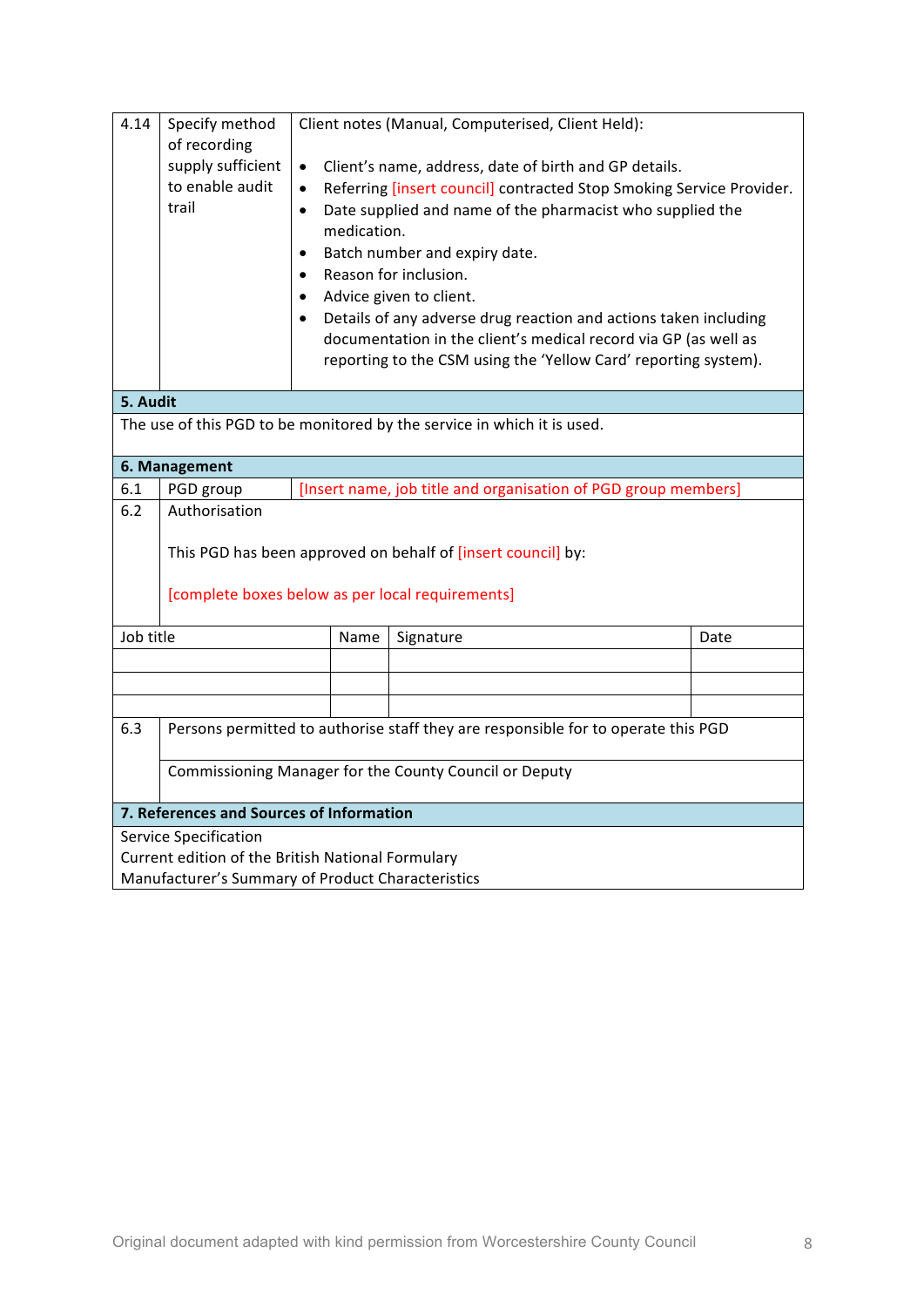### **PGD** for administration of varenicline tablets by Community Pharmacists within [insert area]

- It is the responsibility of the Authorising Person to keep this list up to date and in a safe **place for reference.** Any healthcare professionals who no longer meets the competency requirements or leave the service or practice must be removed from the list; likewise, any new healthcare professionals meeting the competency requirements should be added to the list in order to work under the Patient Group Direction.
- The Authorising Person is only expected to confirm that the Healthcare Professionals meets the minimum training and competency requirements under this PGD. It is the responsibility of the Healthcare Professional themselves and their Professional Body to ensure that they are fit to practice.

This Patient Group Direction is to be read, agreed to and signed by all healthcare professionals it applies to. The original signed copy should be retained by the Authorised Person with responsibility for PGDs within the pharmacy. A copy should be retained by each pharmacist.

• I confirm that I have read and understood the content of this Patient Group Direction and that I am willing and competent to work under it within my professional code of conduct

| Healthcare Professionals permitted to supply or administer under this PGD |           |                              |           |          |
|---------------------------------------------------------------------------|-----------|------------------------------|-----------|----------|
| Name of                                                                   | Signature | Authorised Person with       | Signature | Date     |
| Healthcare                                                                |           | responsibility for PGDs:     |           | approved |
| Professional                                                              |           | <b>Commissioning Manager</b> |           |          |
| (Pharmacist)                                                              |           | or Deputy                    |           |          |
|                                                                           |           |                              |           |          |
|                                                                           |           |                              |           |          |
|                                                                           |           |                              |           |          |
|                                                                           |           |                              |           |          |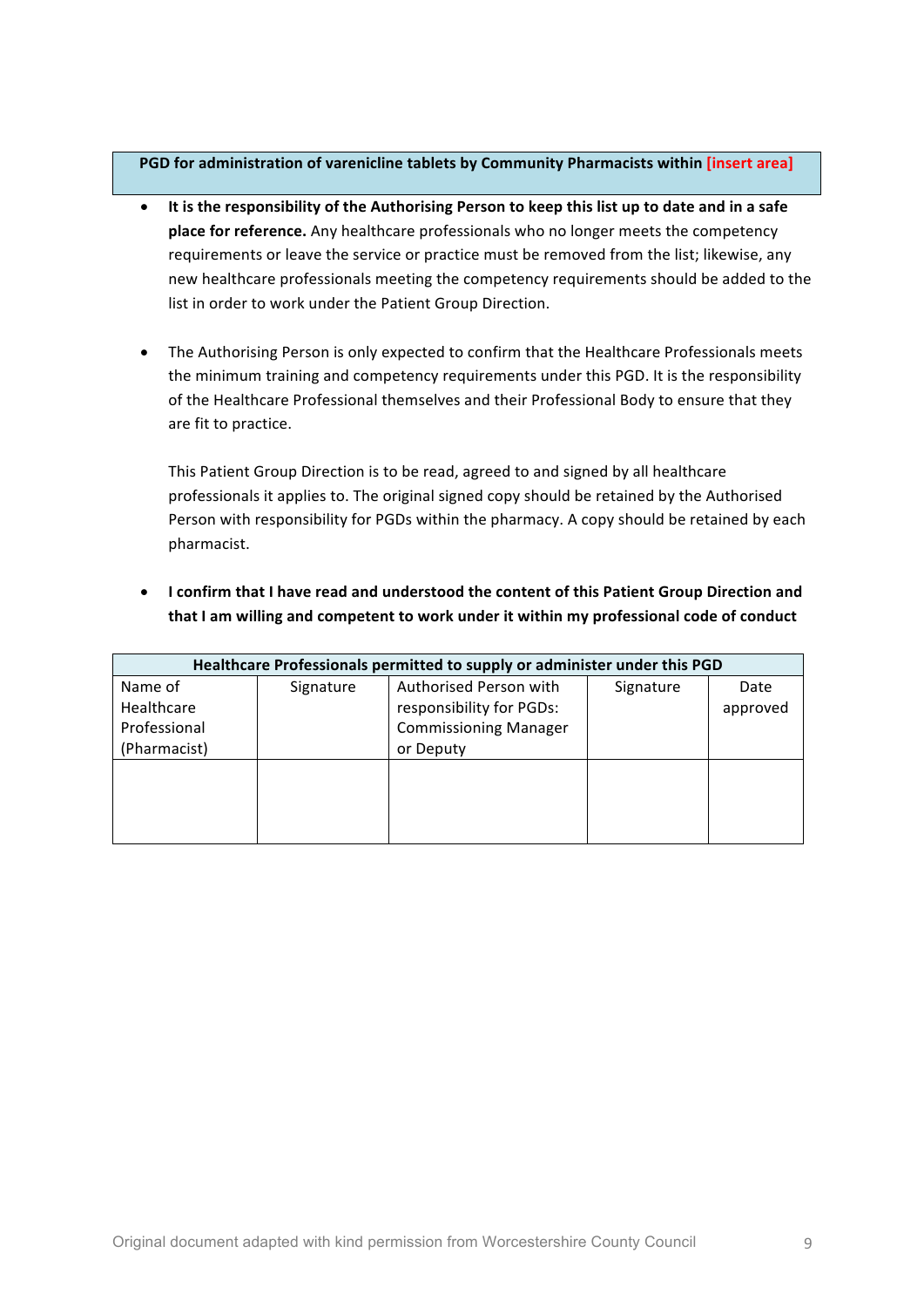#### **Appendix 1**

# **Pharmacist's Clinical Assessment to Supply Varenicline (Champix®)**

| <b>Client Name</b>    | DOB |
|-----------------------|-----|
| <b>Client Address</b> |     |
|                       |     |

Name of referring [insert council] contracted Stop Smoking Service Provider (if applicable)

### **Is the client sufficiently motivated to stop smoking?**

If no, DO NOT continue with this form or supply varenicline - advise the client to return when they are ready to make a quit attempt.

\_\_\_\_\_\_\_\_\_\_\_\_\_\_\_\_\_\_\_\_\_\_\_\_\_\_\_\_\_\_\_\_\_\_\_\_\_\_\_\_\_\_\_\_\_\_\_\_\_\_\_\_\_\_\_\_\_\_\_\_\_\_\_\_\_\_\_\_\_\_\_\_\_\_\_\_\_\_\_\_

**Is the client taking any other medication?** *Client's* taking medications that may be affected when *they stop smoking should be advised to tell their treating physician of their quit attempt.* 

Yes No

Please list:

#### **Criteria for Exclusion**

| Is the client sensitive to varenicline tartrate or any of its excipients? | <b>Yes</b> | No |
|---------------------------------------------------------------------------|------------|----|
| Is the client under 18 years old?                                         |            |    |
| Does the client have end-stage renal disease?                             |            |    |
| Is the client pregnant?                                                   |            |    |
| Is the client breastfeeding?                                              |            |    |
| Does the client have epilepsy or history of fits or seizures or           |            |    |
| conditions where the seizure threshold may be lowered?                    |            |    |
| Does the Client have a history of serious psychiatric illness? (If yes,   |            |    |
| consider referring to GP, CPN or psychiatrist for discussion)             |            |    |

If the client answers yes to any of the above then varenicline may not be suitable. Other options available to the client are:

- direct client back to the referrer for consideration of other treatments, if applicable
- offer the option of NRT (if a WCC Contracted Stop Smoking Service Provider)
- refer client to their GP using the Notification Form in Appendix 2

If in doubt seek further advice from the client's GP

#### **Name of Pharmacist: Date: Date: Date: Date: Date: Date: Date: Date: Date: Date: Date: Date: Date: Date: Date: Date: Date: Date: Date: Date: Date: Date: Date: Date: Date:**

**Signature:**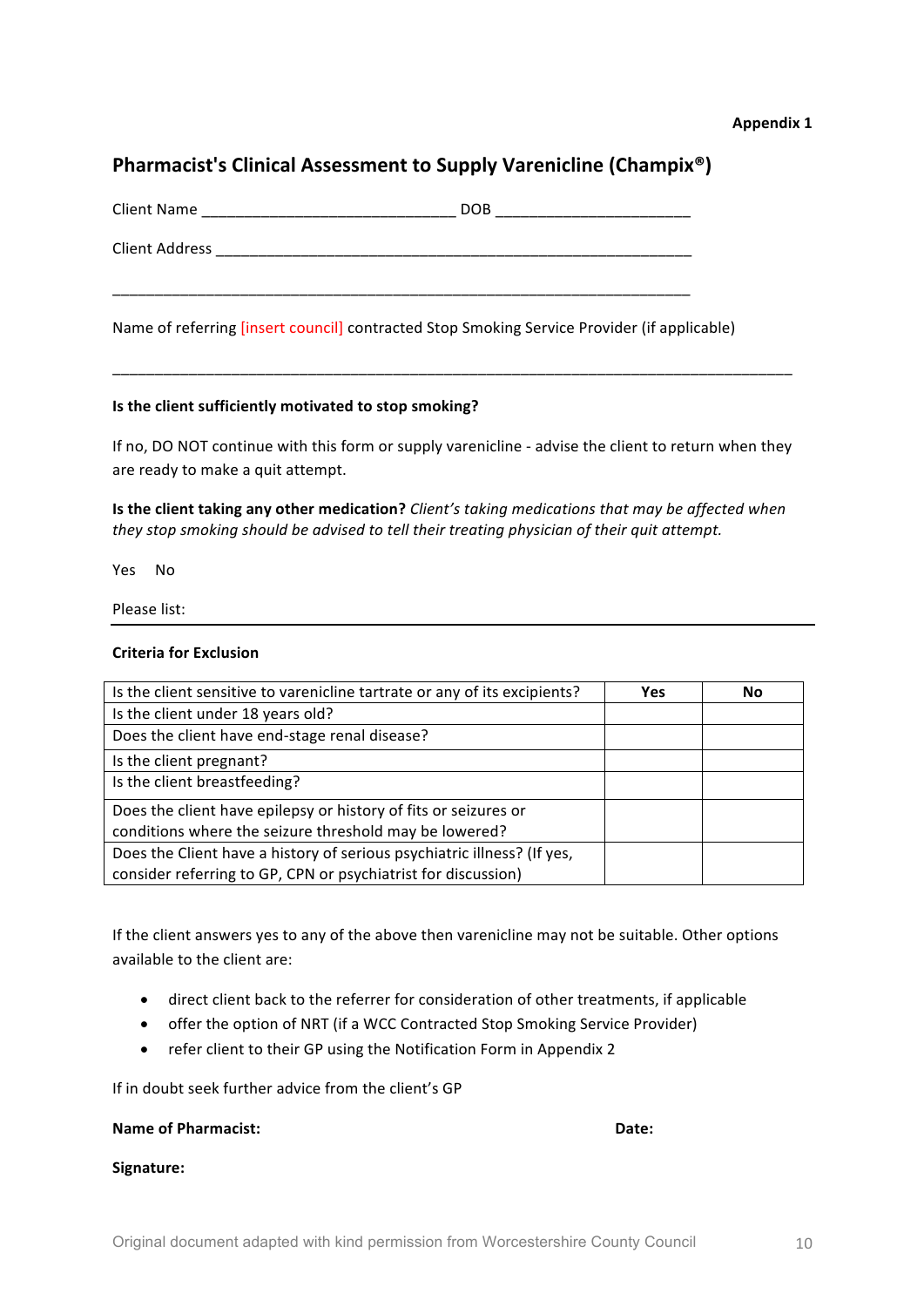# **Pharmacist referral to GP: patients excluded from varenicline PGD**

#### **URGENT & CONFIDENTIAL FAX**

| Data protection confidentiality note: this message is intended<br>only for the use of the individual or entity to whom it is<br>addressed and may contain information that is privileged,<br>confidential and exempt from disclosure under law. If the reader<br>of this message is not the intended recipient, you are hereby<br>notified that any dissemination, distribution or copying of this<br>communication is strictly prohibited. | <b>Pharmacy Stamp</b> |
|---------------------------------------------------------------------------------------------------------------------------------------------------------------------------------------------------------------------------------------------------------------------------------------------------------------------------------------------------------------------------------------------------------------------------------------------|-----------------------|
|                                                                                                                                                                                                                                                                                                                                                                                                                                             |                       |
|                                                                                                                                                                                                                                                                                                                                                                                                                                             |                       |
| Notification of consultation and non-supply of varenicline                                                                                                                                                                                                                                                                                                                                                                                  |                       |
| Client's Name                                                                                                                                                                                                                                                                                                                                                                                                                               |                       |
| Address                                                                                                                                                                                                                                                                                                                                                                                                                                     |                       |
|                                                                                                                                                                                                                                                                                                                                                                                                                                             |                       |
| DOB                                                                                                                                                                                                                                                                                                                                                                                                                                         |                       |

## **Dear Doctor**

A consultation has taken place with your patient in accordance with the [insert council] varenicline Patient Group Direction to assess whether it is appropriate for them to receive varenicline. However, no supply under the PGD has been made, due to the following being identified:

*(Summarise here details from assessment form (Appendix 1))*

#### **CONSENT**

I, 1. 2000 1. [1] (client name) confirm that the above information has been discussed with me and is an accurate record of that discussion.

I give my consent to the above information to be passed to my GP.

Signature:\_\_\_\_\_\_\_\_\_\_\_\_\_\_\_\_\_\_\_\_\_\_\_\_\_\_\_\_\_\_\_\_\_\_\_\_ Date:\_\_\_\_\_\_\_\_\_\_\_\_\_\_\_\_